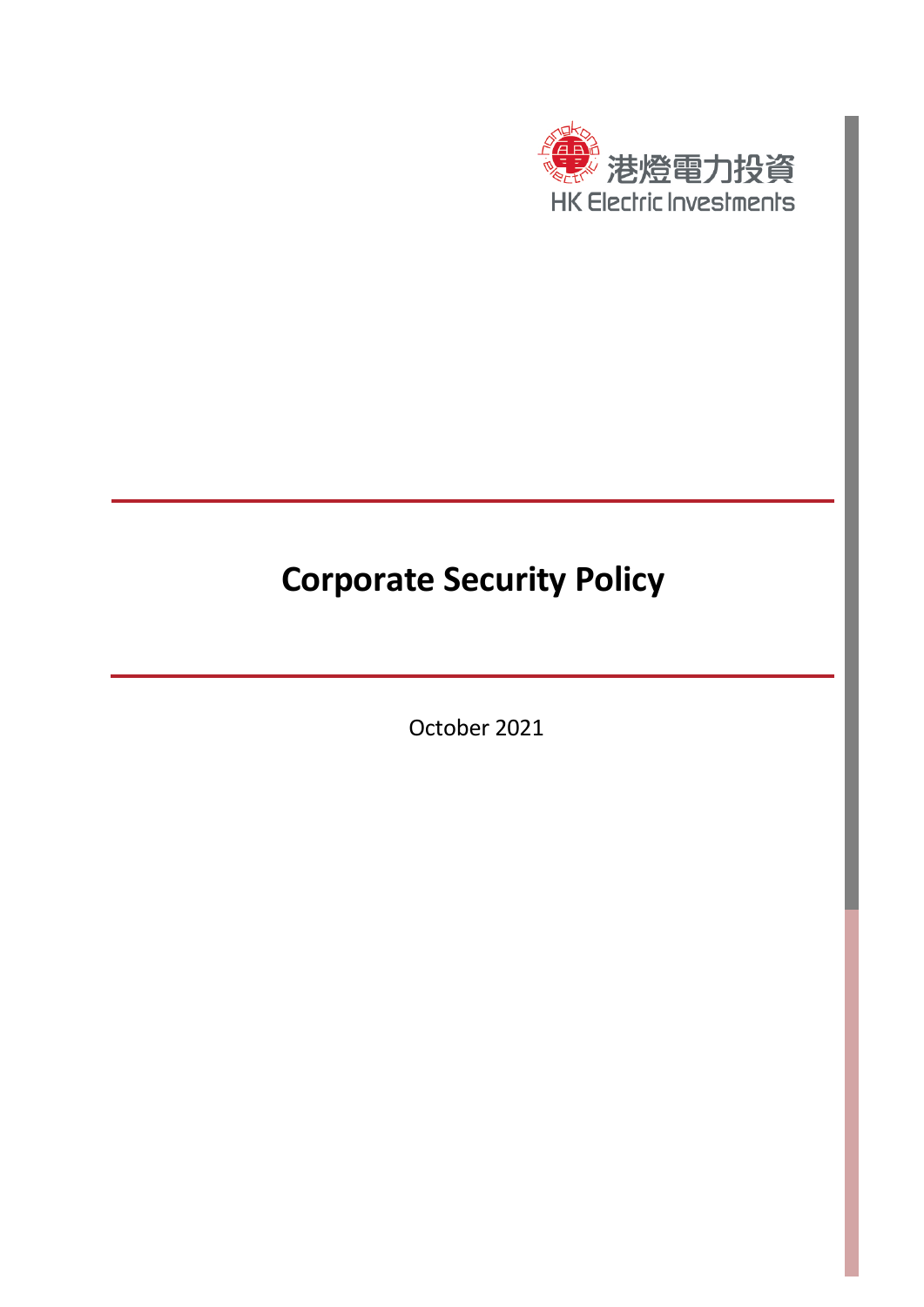

## **Table of Contents**

| 1. Policy Statement | P. 3 |
|---------------------|------|
| 2. Approach         | P. 3 |